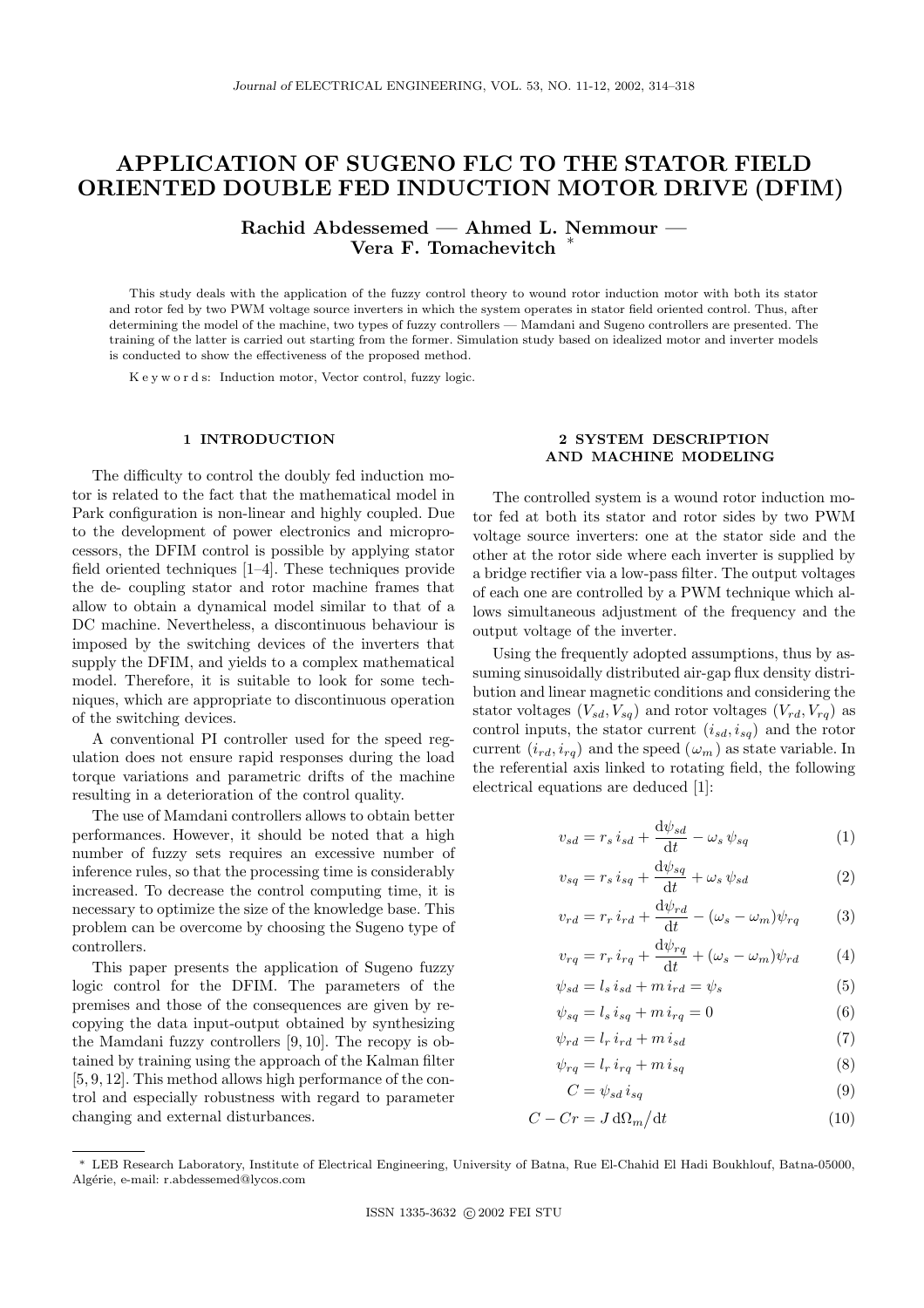

Fig. 1. Network based on the Sugeno fuzzy model.

The power factor and stator flux  $\psi_s$  are dependent on the direct component of both stator and rotor currents. From equations (1) and (5) it follows that unity power factor at stator side, ie alignment of voltage and current vectors, will be obtained in steady state by imposing the references:

$$
\begin{cases}\n i_{sd}^* = 0\\ \n i_{rd}^* = \psi_s/m\n\end{cases} \tag{11}
$$

In the case of rotor flux oriented vector control of a cage induction motor, it is known that the rotor flux follows the d-component of the stator current only with a large (rotor) time constant. For high dynamic drives the flux has thus to be kept high even at no load. In a DFIM, the flux is directly related to the d-component of the rotor current and the flux level can be quickly adapted. This allows, if necessary, a flux reduction during no load (economy mode) without too much degrading the torque response.

The controllers for  $i_{sd}$  and  $i_{rd}$  are decoupled by introducing the control variables  $V_{isd}$  and  $V_{ird}$  given by:

$$
V_{isd} = V_{sd} - m V_{rd} / l_r
$$
  
\n
$$
V_{ird} = V_{rd} - m V_{sd} / l_s
$$
\n(12)

After elimination of the flux (with  $\psi_{sq} = 0, \ \psi_{sd} = \psi_s$ ) and of the rotor quadrature current, eqs. (1) and (3) are transformed into:

$$
V_{isd} = r_s i_{sd} + \sigma l_s \, \text{d}i_{sd} / \text{d}t + \left(-r_r m \, i_{rd} / l_r - (\omega_s - \omega_m) \sigma l_s i_{sq}\right) \tag{13}
$$

$$
V_{ird} = r_r i_{rd} + \sigma l_r \, \text{d}i_{rd} / \text{d}t + \left( -r_s m \, i_{sd} / l_s + (\omega_s - \omega_m) \sigma l_s l_r \, i_{sq} / m \right)
$$
 (14)

with  $\sigma = 1 - m^2/(l_s l_r)$  being the total leakage coefficient.

Two d-current controllers generate the reference values for the control variables. The reference values for the direct components of stator and rotor voltages are then computed by:

$$
V_{sd}^* = (V_{isd}^* + m V_{ird}^* / l_r) / \sigma, \qquad (15)
$$

$$
V_{rd}^* = (V_{ird}^* + m V_{isd}^*/l_r)/\sigma.
$$
 (16)

The torque reference  $C^*$  is transformed into a reference for the  $q$ -component of the stator current:

$$
i_{sq}^* = C^* / \psi_s \,. \tag{17}
$$

The torque control is achieved by the  $i_{sq}$  component control. It follows from  $(4)$ ,  $(6)$ ,  $(7)$  and  $(8)$ :

$$
V_{rq}^* = -r_r l_s i_{sq}/m - \left(\sigma l_s l_r/m\right) \mathrm{d}i_{sq}/\mathrm{d}t + \left(\omega_s - \omega_m\right) \left(l_r i_{rd} + m i_{sd}\right). \tag{18}
$$

The torque controller generates the reference value for the quadrature component of rotor voltage  $V_{rq}^*$ .

Finally, the slip or rotor frequency reference is transformed in a reference for the quadrature component of stator voltage (eq. 2):

$$
V_{sq}^* = r_s i_{sq} + (\omega_m + \omega_r)\psi_s. \tag{19}
$$

#### 2 FUZZY LOGIC CONTROL

The Sugeno controllers are defined in such a way that their outputs are polynomials of one order according to their inputs. The parameters of the premises and those of the consequences are given by recopying the data inputoutput obtained by synthesizing the Mamdani fuzzy controllers. For the latter, the linguistic input variables e and  $\Delta e$  and of output  $\Delta u$  are described by seven fuzzy sets. The recopy is obtained by training using the approach of the Kalman filter.

There are several approaches to carry out a fuzzy inference system. Each approach has its image in the representation by the corresponding networks.

To simplify, one considers a fuzzy system having only two inputs and an output [6, 7, 11, 12]. The first order Sugeno fuzzy controller having two rules can be represented as follows:

if  $((x \text{ is } A_1)$  and  $(y \text{ is } B_1)$  then  $(Z = p_1x + q_1y + r_1))$ if  $((x \text{ is } A_2) \text{ and } (y \text{ is } B_2) \text{ then } (Z = p_2x + q_2y + r_2))$ (20)

where  $\{p_i, q_i, r_i\}$  are the parameter sets associated with the consequences. The corresponding network is shown in Fig. 1, where the nodes which belong to the same layer have the same function.

Let us notice by  $W_i^j$  the output of the node i of the layer  $i$ :

– each node of the first layer has adjustable parameters. The function of the node is identical to the fuzzy set membership function of the discourse universe of the input

$$
W_i^1 = \mu_{A_i}(x); \quad \text{for } i = 1, 2
$$
  

$$
W_i^1 = \mu_{B_{i-2}}(y); \quad \text{for } i = 3, 4
$$
 (21)

where x and y are inputs of the i node;  $A_I$  and  $B_{I-2}$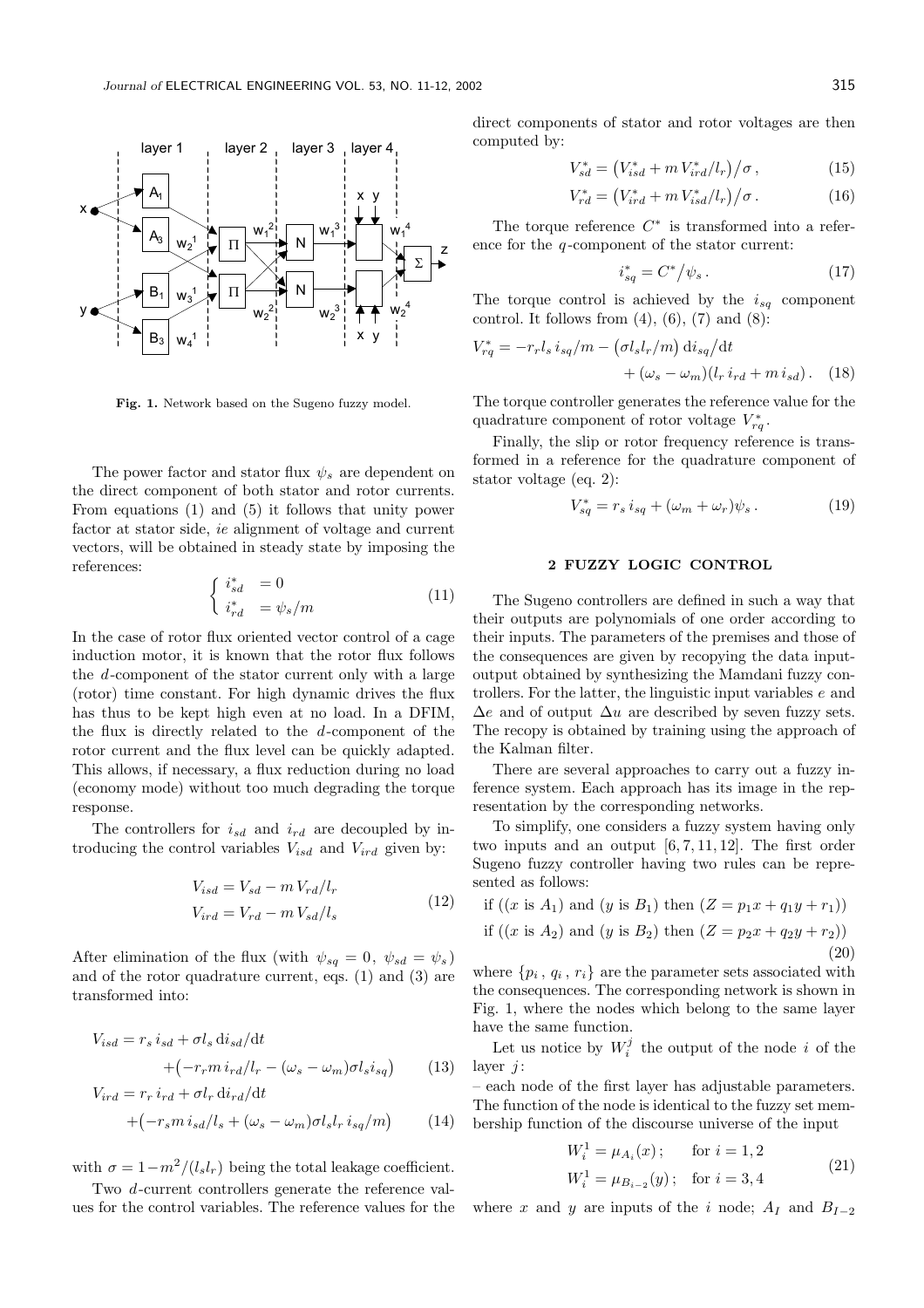

Fig. 2. Vector control block diagram of the DFIM.

Table 1. Fuzzy Rules.

| $\Delta e/e$ | $^{\mathsf{T}}\mathbf{o}$ | Εz | g |
|--------------|---------------------------|----|---|
| $\sigma$     |                           |    |   |
| Εz           | $\mathbf{c}$              | 5  |   |
| $\sigma$     | 9                         | հ  |   |

are fuzzy sets associated to this node. The outputs of this layer are the membership functions values of the premise. The membership functions can be chosen as functions with adjustable parameters.

– the nodes of the second layer are fixed. The output of each node is

$$
W_i^2 = \mu_{A_i}(x) \mu_{B_i}(y); \quad i = 1, 2. \tag{22}
$$

The output of each node of this layer realize the "AND" of each rule.

– the nodes of the third layer are fixed. The output of each node is given by the relation:

$$
W_i^3 = \frac{W_i^2}{W_1^2 + W_2^2}; \quad i = 1, 2. \tag{23}
$$

– each node of the fourth layer is adjustable, and its function is

$$
W_i^4 = W_i^3(p_i x + q_i y + r_i); \quad i = 1, 2.
$$
 (24)

– the node of the output layer realizes a fixed function which carries out the sum of the input signals. The output of this node is expressed by:

$$
Z = \frac{\sum_{i=1}^{2} W_i^3 (p_i x + q_i y + r_i)}{\sum_{i=1}^{2} W_i^3}.
$$
 (25)

The construction of the network based on the Sugeno fuzzy model is now possible (Fig. 1). The inputs of the obtained network are the error and its variation. These inputs are characterized by the fuzzy sets of Gaussian type:  $Ng$ ,  $Pg$  and  $Ez$ , defined by the following relation:

$$
\mu(x) = \exp\left(-0.5(\nu_i(x - c_i))^2\right).
$$
 (26)

where  $c_i$  and  $v_i$  represent, respectively, the average and the inverse of the variance. The fuzzy control rules are shown in Tab. 1, where  $f_1 = p_i e + q_i \Delta e + r_i$ .

For the determination of the Sugeno fuzzy controller parameters (parameters of the premises and consequences) a training algorithm based on the Kalman filter is used.

Given the input-output data set  $(x(k), d(k))$ , let us consider a Sugeno fuzzy controller characterized by a vector of parameter  $\theta$ . The objective is to find the values of the vector  $\theta$  so that the output of the fuzzy controller converges to the desired output  $d(k)$ ; ie to have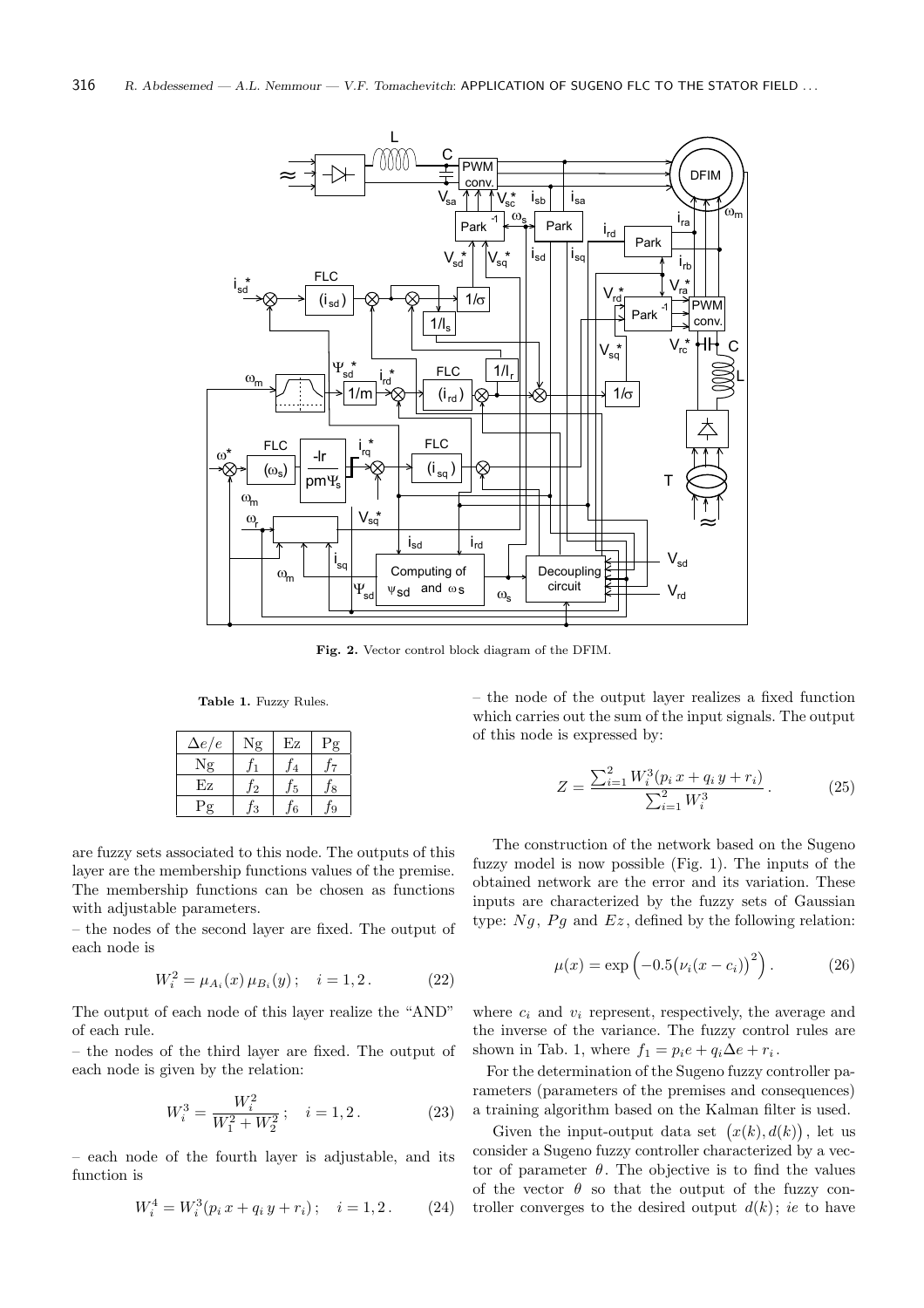

Fig. 3. Starting and reference speed changing.

 $\Delta u(x(k); \theta) = d(k)$ . The approach of Kalman filter consists in linearizing at any time the output  $\Delta u$  around the vector  $\hat{\theta}$ . This is expressed by

$$
d(k) = \Delta u(x(k); \hat{\theta}(k-1)) + \leq \Psi^t(k) (\theta - \hat{\theta}(k-1))
$$
  

$$
\Psi(k) = \frac{\partial \Delta u(x(k); \theta)}{\partial \theta} / \hat{\theta}(k-1)
$$
 (27)

the solution of which is:

$$
\hat{\theta}(k) = \hat{\theta}(k-1) + p(k) \Psi(k) e(k)
$$
  
\n
$$
e(k) = d(k) - \Delta u(x(k); \hat{\theta}(k-1))
$$
\n(28)

where  $p(k)$  represents the gain of the estimation algorithm. In the conjugated gradient method, the gain  $p(k)$ is chosen variable. This one is given by the following relation:

$$
p(k) = \frac{\alpha_1 I}{\alpha_2 + \Psi^t(k)\,\Psi(k)}.
$$
\n(29)

The gradient  $\Psi = \partial \Delta u / \partial \theta$  is calculated by the retropropagation method used in the neural networks. In this case, the vector of the parameters is  $\theta = [c \, v \, r \, p \, q]^t$ . Consequently, it is possible to write

$$
\frac{\partial \Delta u}{\partial \theta} = \left[ \frac{\partial \Delta u}{\partial c} \frac{\partial \Delta u}{\partial \nu} \frac{\partial \Delta u}{\partial r} \frac{\partial \Delta u}{\partial p} \frac{\partial \Delta u}{\partial q} \right]^t \tag{30}
$$

where

$$
\frac{\partial \Delta u}{\partial c_i} = \frac{\nu_i^2 (x_i - c_i) \sum_{k \in J} \mu_k (f_k - \Delta u)}{\sum_{l=1}^M \mu_l}
$$

$$
\frac{\partial \Delta u}{\partial \nu_i} = \frac{\nu_i (x_i - c_i)^2 \sum_{k \in J} \mu_k (f_k - \Delta u)}{\sum_{l=1}^M \mu_l}
$$
(31)

$$
\frac{\partial \Delta u}{\partial r_i} = \frac{\mu_i}{\sum_{l=1}^M \mu_l}; \frac{\partial \Delta u}{\partial p_i} = \frac{\mu_i e}{\sum_{l=1}^M \mu_l}; \frac{\partial \Delta u}{\partial q_i} = \frac{\mu_i \Delta e}{\sum_{l=1}^M \mu_l}
$$

where  $x_i \in \{e, \Delta e\}$  and J represents the indices set of the fuzzy rules in which parameter  $c_i$  or  $v_i$  appears.

Figure 2 presents the vector control block diagram of the DFIM.



Fig. 4. Load torque application.

# 4 RESULTS AND DISCUSSIONS

The speed regulation is obtained using a Sugeno controller in spite of the presence of disturbances such as reference speed variation and step changing of the load torque. Figure 3 shows the starting and the reference speed changing of the DFIM. A rapid response is obtained. Besides, it is very close to the desired reference. It is clearly shown for stator flux responses that decoupling is realized since the direct component of the stator flux converges to the reference  $(\psi_{sd})_{ref}$ , and its quadrature component to zero.

The dynamic responses of the speed and the electromagnetic torque, when step speed reference is introduced, are represented in Fig. 4. A load torque perturbation has also been imposed in the system at  $t = 1.5$  s. It is shown from the results that the input reference is perfectly tracked by the speed and the introduced perturbation is immediately rejected by the control system.

A starting operation followed-up by a step changing of the load torque is illustrated in Fig. 5. The dynamic behaviour of the speed is shown with 75% rise of  $(r_r, r_s)$ , and 25% of  $(l_r, l_s, \text{and } m)$  relative to the identified model parameters. It is important to notice that the changing parameters are introduced only in the model of the machine. The controller is not involved by these variations. The robustness quality of the fuzzy controllers appears clearly in the test results by changing machine parameters and load torque variation.

#### 5 CONCLUSION

The fuzzy control of the stator field oriented double fed induction motor is proposed. To highlight the effectiveness and performances of the developed control scheme, a simulation study is carried out. The proposed